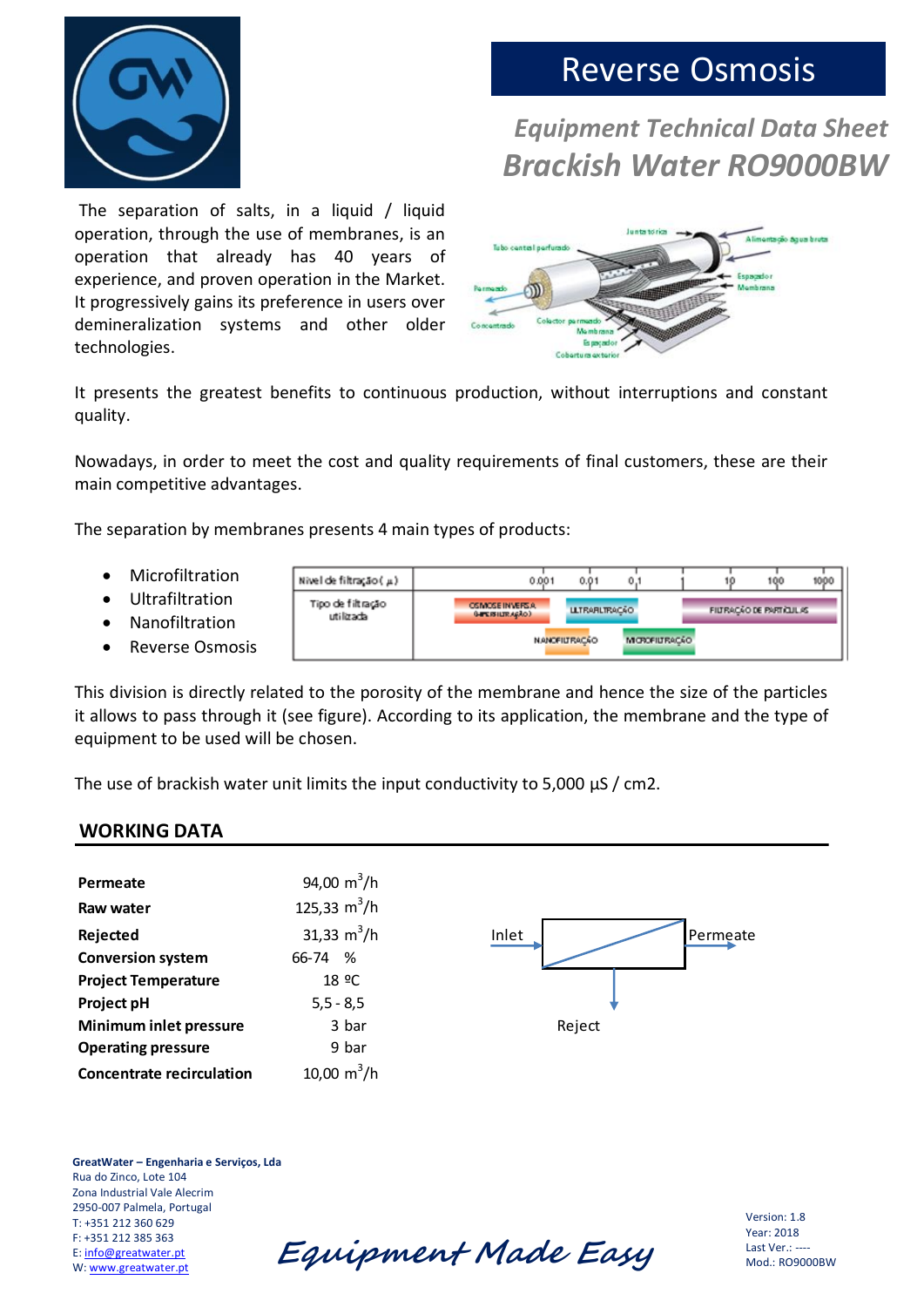# **UNIT COMPONENTS**

# Reverse Osmosis

## *Equipment Technical Data Sheet Brackish Water RO9000BW*

| <b>Equipment Skid</b>                      |                          |
|--------------------------------------------|--------------------------|
| <b>Material</b>                            | Steel                    |
| Length                                     | 7,00 mt                  |
| Width                                      | 2,00 mt                  |
| Height                                     | 2,00 mt                  |
|                                            |                          |
| <b>Membrane Protection Microfiltration</b> |                          |
| N. of Housings                             | 5 <sub>un</sub>          |
| <b>Filters per housing</b>                 | 22 un                    |
| <b>Filter porosity</b>                     | $1 \mu m$                |
| <b>Filter model</b>                        | CFH 22x40"               |
|                                            |                          |
| Pressure pump                              |                          |
| <b>Brand</b>                               | Efaflu                   |
| <b>Motor Power</b>                         | 75 kw                    |
| Quantity                                   | $\mathbf{1}$             |
| <b>Pressure vessels</b>                    |                          |
| <b>Brand</b>                               | Parker/MWG               |
| <b>Model</b>                               | <b>H8E5B5</b>            |
| <b>Material</b>                            | <b>FRP</b>               |
| Quantity                                   | 19                       |
|                                            |                          |
| <b>Reverse Osmosis Membranes</b>           |                          |
| N. of Membranes                            | 95                       |
| <b>Manufacturer</b>                        | Hydranautics ou similar  |
|                                            | r<br>$9 - 6 - 4$         |
| <b>System steps</b>                        |                          |
| <b>INSTALLATION DATA</b>                   |                          |
|                                            | D110                     |
| Inlet                                      |                          |
| Permeate                                   | D110                     |
| Reject<br><b>Power</b>                     | D110                     |
|                                            | 400 VAC, trifásico, 50Hz |
| <b>Controller power</b>                    | 230 V, monofásico, 50Hz  |
| <b>Estimated wheight</b>                   | 600 kg                   |

**Length** 7,00 mt **Width** 2,00 mt **Height** 2,00 mt

**GreatWater – Engenharia e Serviços, Lda** Rua do Zinco, Lote 104 Zona Industrial Vale Alecrim 2950-007 Palmela, Portugal T: +351 212 360 629 F: +351 212 385 363 E[: info@greatwater.pt](mailto:info@greatwater.pt)<br>W: www.greatwater.pt

Equipment Made Easy

Version: 1.8 Year: 2018 Last Ver.: ---- Mod.: RO9000BW